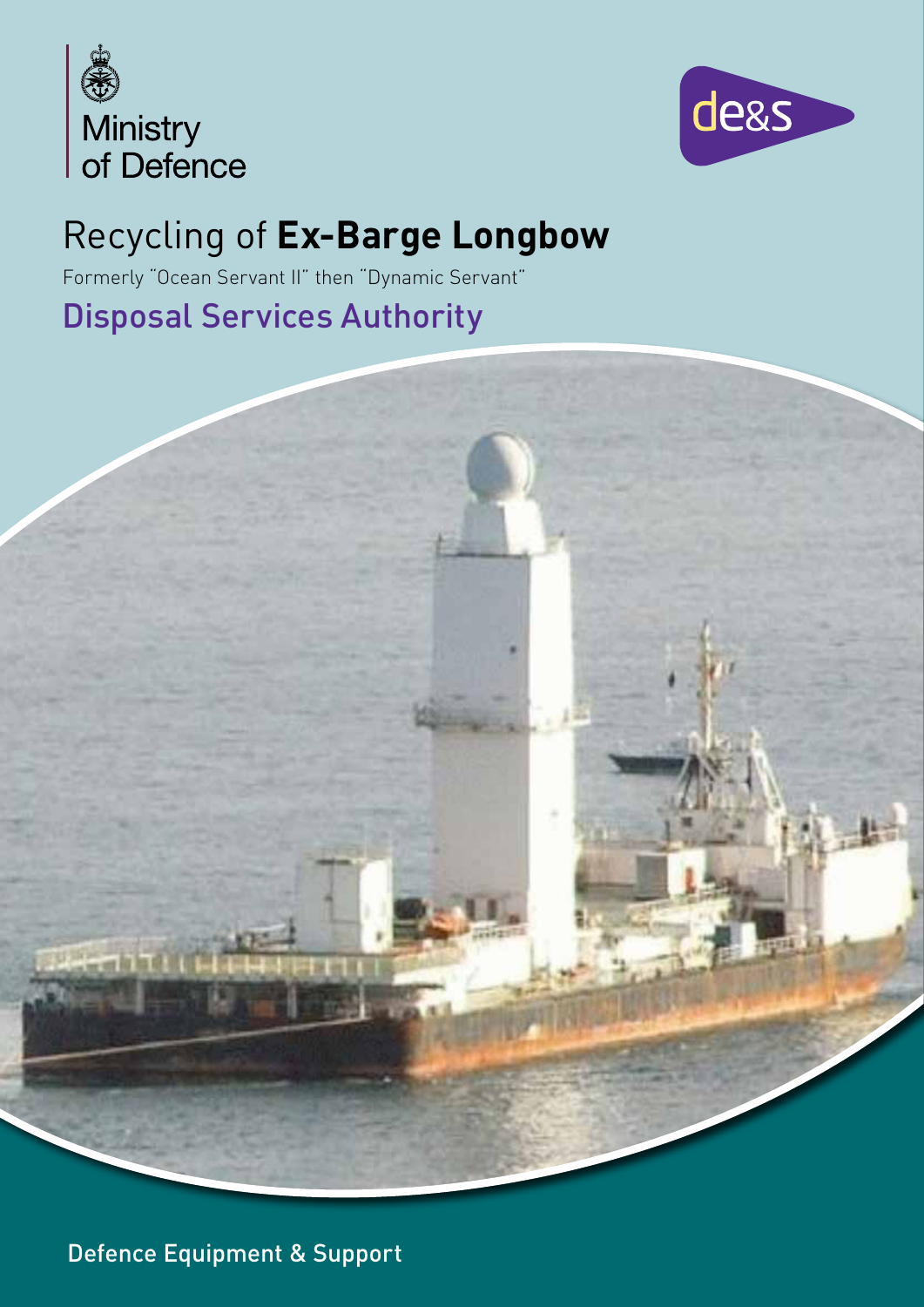### **Contents**

Executive Summary

**Background** 

Introduction

Competition

Recycling of Former Trials Barge Longbow

Photographic Evidence

Final Outturn

Conclusion

# **Executive Summary**

Former Trials Barge Longbow ceased operational service on the 27 September 2010 and was declared to the Disposal Services Authority in December 2011. In January 2012 an open competition for the disposal of Longbow was undertaken. In May 2012 the DSA awarded preferred bidder status to Turkish Company LEYAL Ship Recycling Ltd whose formal proposal was to conduct the recycling of Barge Longbow at their dedicated ship dismantling facility in Aliaga Turkey.

The former Trials Barge was towed independently and departed from HMNB Portsmouth under commercial tow on the 2 August 2012 and arrived in Turkey on the 24 August 2012.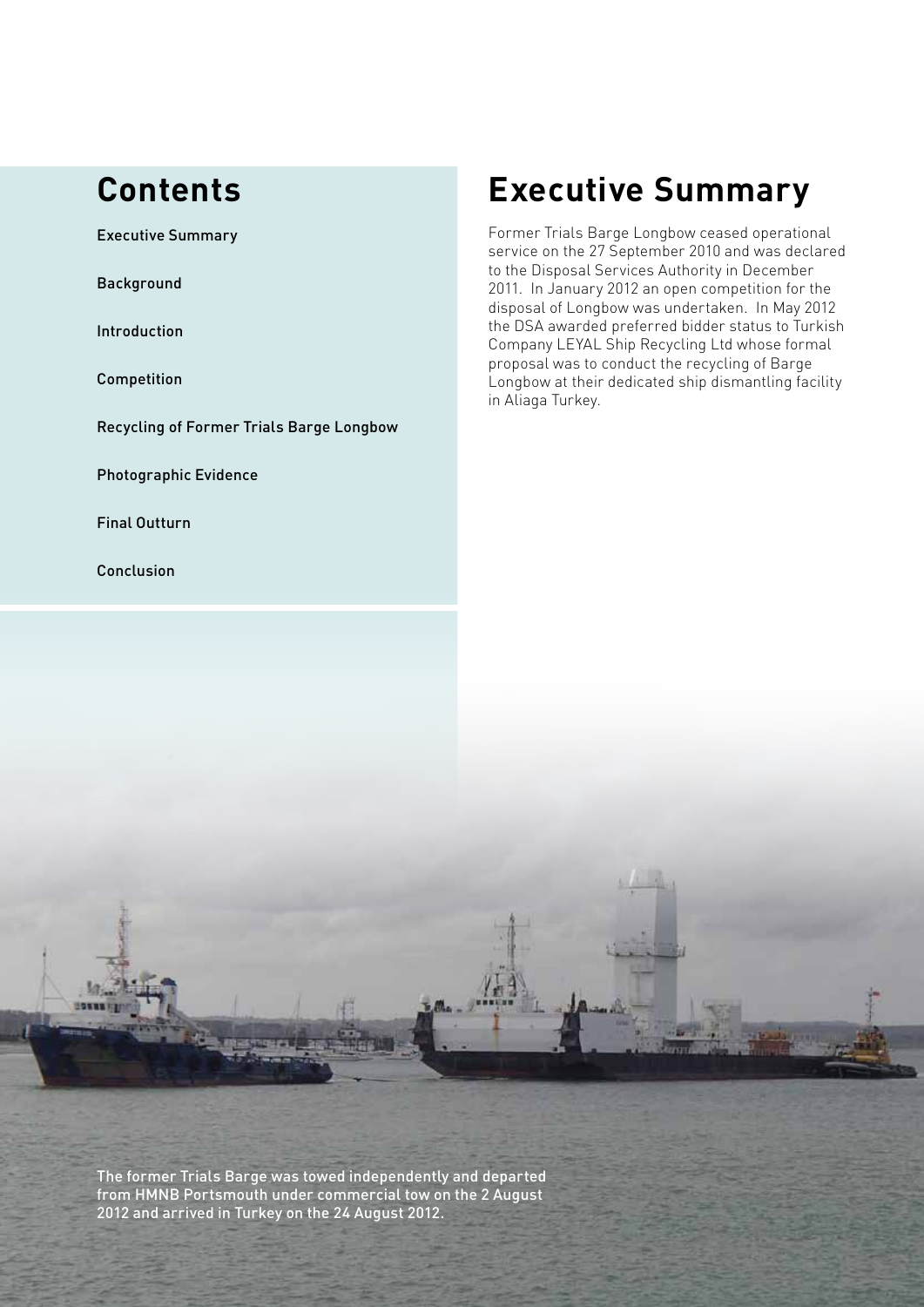# **Background**

### **General Particulars**

| Date and Place of Build                      | 1976 Sumitomo Heavy Industries (Japan) as "Ocean Servant II, an<br>American Bureau of Shipping Class A1 Barge Submersible*.                                                                                                                                                                                                                                                                                                                                                                                                                                                                              |  |  |
|----------------------------------------------|----------------------------------------------------------------------------------------------------------------------------------------------------------------------------------------------------------------------------------------------------------------------------------------------------------------------------------------------------------------------------------------------------------------------------------------------------------------------------------------------------------------------------------------------------------------------------------------------------------|--|--|
| <b>Official Ship No</b><br><b>IMO Number</b> | 709140<br>7609116                                                                                                                                                                                                                                                                                                                                                                                                                                                                                                                                                                                        |  |  |
| Date ceased service                          | 27 September 2010                                                                                                                                                                                                                                                                                                                                                                                                                                                                                                                                                                                        |  |  |
| Type of Vessel:                              | Barge (self propulsion, manoeuvring only) -<br>Converted to a "Class VII ship" for missile trials.                                                                                                                                                                                                                                                                                                                                                                                                                                                                                                       |  |  |
| Displacements and tonnage<br>in Tonnes       | Current displacement: 9700 tonnes<br>Lightweight: 4510 tonnes<br>Gross: 8650<br>Net: 2595                                                                                                                                                                                                                                                                                                                                                                                                                                                                                                                |  |  |
| <b>Draughts</b>                              | Fwd: 3.4m Mid: 3.5m Aft: 3.7m                                                                                                                                                                                                                                                                                                                                                                                                                                                                                                                                                                            |  |  |
| Length OA                                    | 108m excluding ramp and buoyancy box.                                                                                                                                                                                                                                                                                                                                                                                                                                                                                                                                                                    |  |  |
| <b>Breadth</b>                               | 30 <sub>m</sub> mid.                                                                                                                                                                                                                                                                                                                                                                                                                                                                                                                                                                                     |  |  |
| <b>OA height Mast-head to keel</b>           | 45m                                                                                                                                                                                                                                                                                                                                                                                                                                                                                                                                                                                                      |  |  |
| <b>Last Docking</b>                          | <b>March 2010</b>                                                                                                                                                                                                                                                                                                                                                                                                                                                                                                                                                                                        |  |  |
| <b>Last Refit</b>                            | Conversion 2004; maintenance since.                                                                                                                                                                                                                                                                                                                                                                                                                                                                                                                                                                      |  |  |
| <b>Historical Interest</b>                   | In 1984, the barge was purchased from Weijsmuller by the MoD<br>and converted to a trials facility for use in the Vertical Launch<br>Seawolf missile project and was renamed Dynamic Servant.<br>The barge was renamed Trials Barge Longbow in<br>1985 once the conversion had been completed.<br>Following the Seawolf trials, Longbow was then<br>moored at Brixham from 1989 under MOD care and<br>maintenance programme until early 2002.<br>It was moved in August 03 to Fleet Support Ltd<br>(FSL), Portsmouth for conversion, for Principal Anti<br>Air Missile Systems tracking & firing trials. |  |  |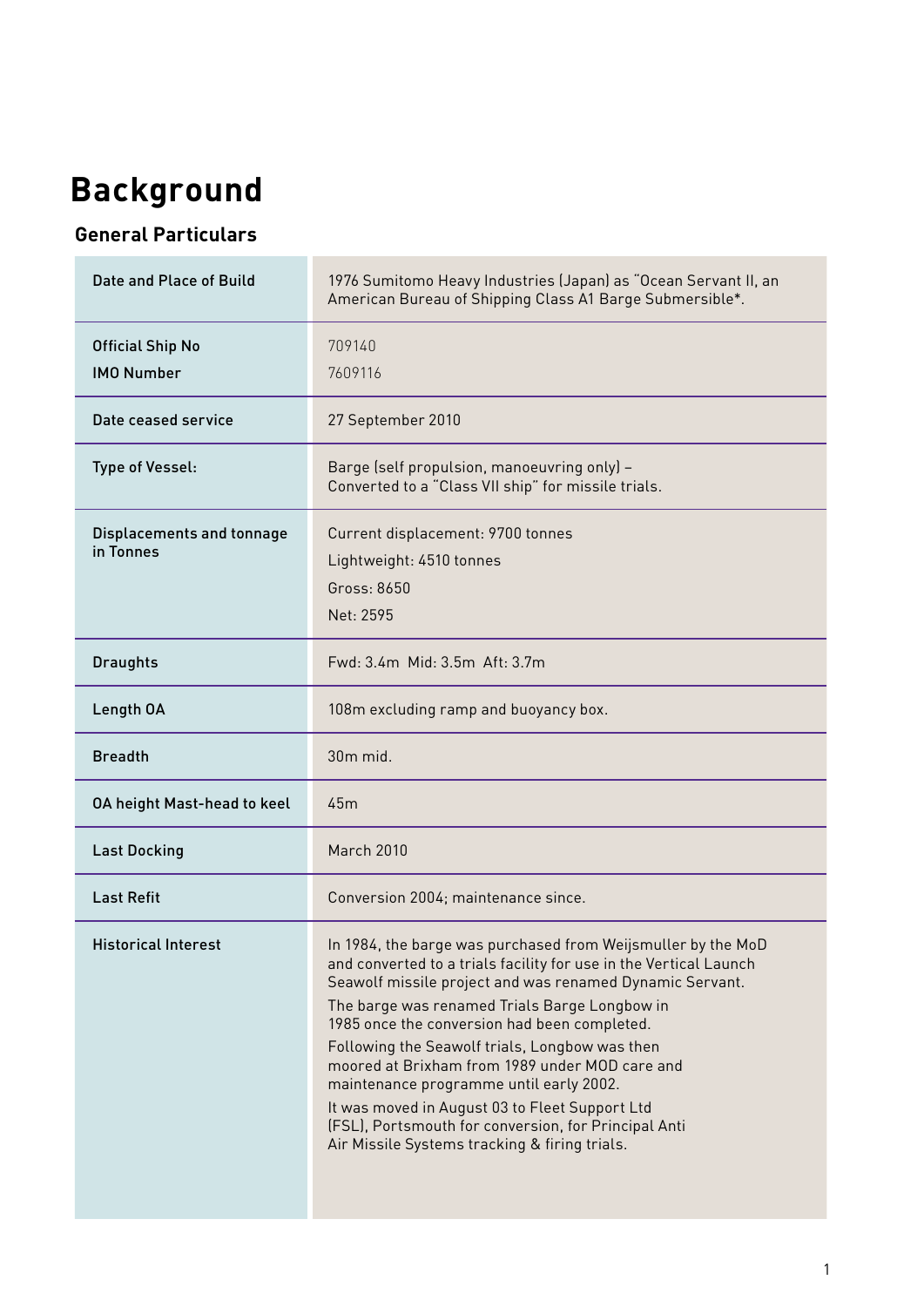# **Background on the Disposal Services Authority (DSA)**

- The DSA has delegated authority to dispose of all UK MOD surplus equipment in the UK and overseas.
- The DSA's role is to dispose of surplus assets identified by the owner for release into the commercial market.
- The DSA is the only Government Organisation offering a completely managed service for the Re-use, Recycling and ultimately disposal of surplus government assets.

# **Introduction**

The DSA conducted a tender exercise for the recycling of Barge Longbow in February 2012 and the vessel was sold on an 'as seen as lying' basis for recycling within the organisation for Economic Co-Operation (OECD) and in full

The DSA's primary aim is to sell surplus ships for further use but where this is not possible (for instance, when ships are no longer seaworthy and only suitable for recycling) its objectives are to ensure that the vessel is recycled in a safe and environmentally sound manner, and in compliance with its legal responsibilities as a producer of waste.

compliance with the principles of the Basel Convention and all other associated EU & UK legislation including Regulation (EC) No 1013/2006 of the European Parliament and the Council of 14th June 2006 on Shipments of Waste.

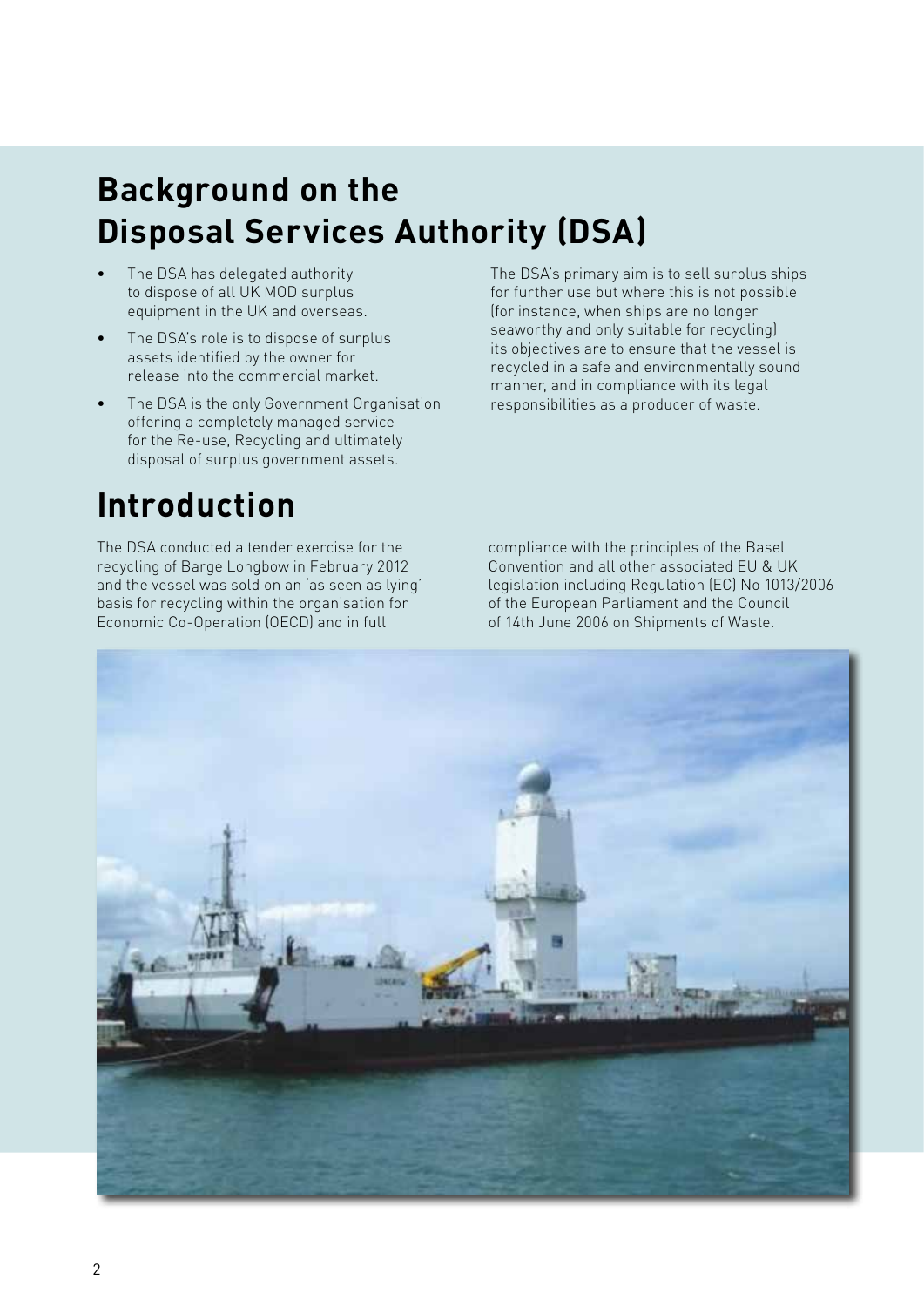# **Competition**

### Information and Requirements

The preparation for HM Vessels is carried out by the MOD's Disposal Reserve Ship Organisation (DRSO) in Portsmouth who play a vital part in the process producing an Inventory of hazardous materials (IHM) highlighting the hazardous material on board along with a Type 2 Asbestos Survey. Both of which were included as part of the tender documents. The activity conducted by DRSO demonstrated to ship owners the value in investing in the preparation of vessels for disposal which is of enormous benefit to the UK MOD as it continues to set standards for the dismantling of Government owned vessels.

DRSO played an important part in supporting the towing preparations on deck and contributed to the successful sale and departure of this vessel whose disposal preparations can take many months of hard work to complete.

Tenders were limited to bidders from within the Organisation for Economic Co-Operation and Development (OECD) – as recommended by the UK Ship Recycling Strategy (SRS).

Two bids for further use for Longbow were received and four compliant recycling bids.

The recycling of ships is covered by a range of UK and EU legislation for which Department for Environment, Food and Rural Affairs (DEFRA) is the lead department in the UK. This Legislation includes but is not limited to:

- The Waste Shipments Regulation (EC)
- No 1013/2006 of the European Parliament and of the Council of 14 June 2006
- Parts of the Radioactive Substances Act 1993
- Environmental Protection (Duty of Care)
- Regulations 1991 SI 2839
- Hazardous Waste (England and Wales)
- Regulations 2005 SI 894
- Health & Safety at Work etc 1974
- Control of Asbestos at Work Regulations 2006

### Ship Recycling Evaluation

- Following the recommendations of the SRS, the DSA once more convened a Ship Recycling Evaluation Committee, involving representatives from Defra, Maritime Coastal Agency (MCA), DRSO and the DSA to assess the tender responses against set criteria called for in the Strategy. Prospective purchasers were required to produce a detailed Ship Recycling Plan, demonstrating their understanding of all the requirements involved in Ship Dismantling against each of the following:
- Facilities & dismantling methodology
- Health & Safety
- Environmental plans
- Operations, sub-contractors
- Licences & permits
- Media and Trans-Frontier Shipment of Waste (TFS)

The Ship Recycling Plan is paramount to the consideration of offers to purchase and should provide evidence to enable the Evaluation Committee to score against.

### Award of Preferred Bidder Status

The DSA awarded preferred bidder status to LEYAL Ship Recycling and a formal contract was awarded in May 2012 once the appropriate consents were obtained, in accordance with the provision of the EC Waste Shipments Regulation 10313/2006.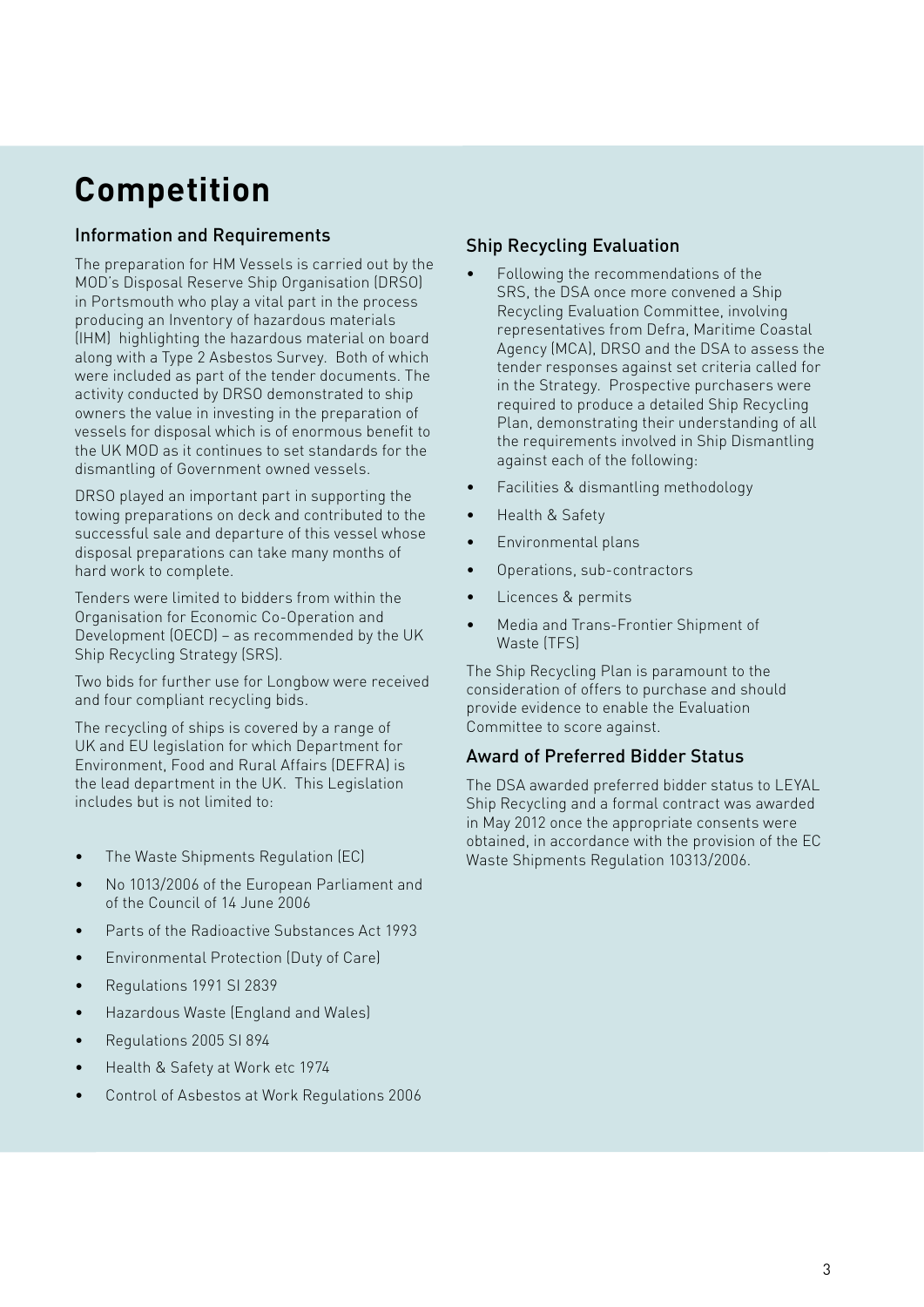# **Recycling of Ex-Trials Barge Longbow**

LEYAL Ship Recycling Ltd was required to provide a monthly breakdown of the outturn of metals and waste during the recycling programme.

Audits were conducted by DSA staff during the life of the project which involved a physical inspection of the yard in Aliaga Turkey, together with an audit of weighbridge tickets, licences and consignment notes which were checked against the reported outturn.

Photographic evidence was provided at key stages of the dismantling process, which ensured that

the DSA could be confident on the method and manner in which the Vessels were dismantled and recycled in accordance with the aims of the SRS.

In addition to these checks, LEYAL Ship Recycling Ltd was also subjected to audits and inspections from the UK Environmental Agency, ensuring that LEYAL Ship Recycling Ltd were adhering to all current H&S and Environmental Legislation and the terms of their waste management permit.

# **Photographic Evidence**

The photographic evidence shows the dismantling progress and this coincides with the monthly reports, Demo Schedule and the sales progress.

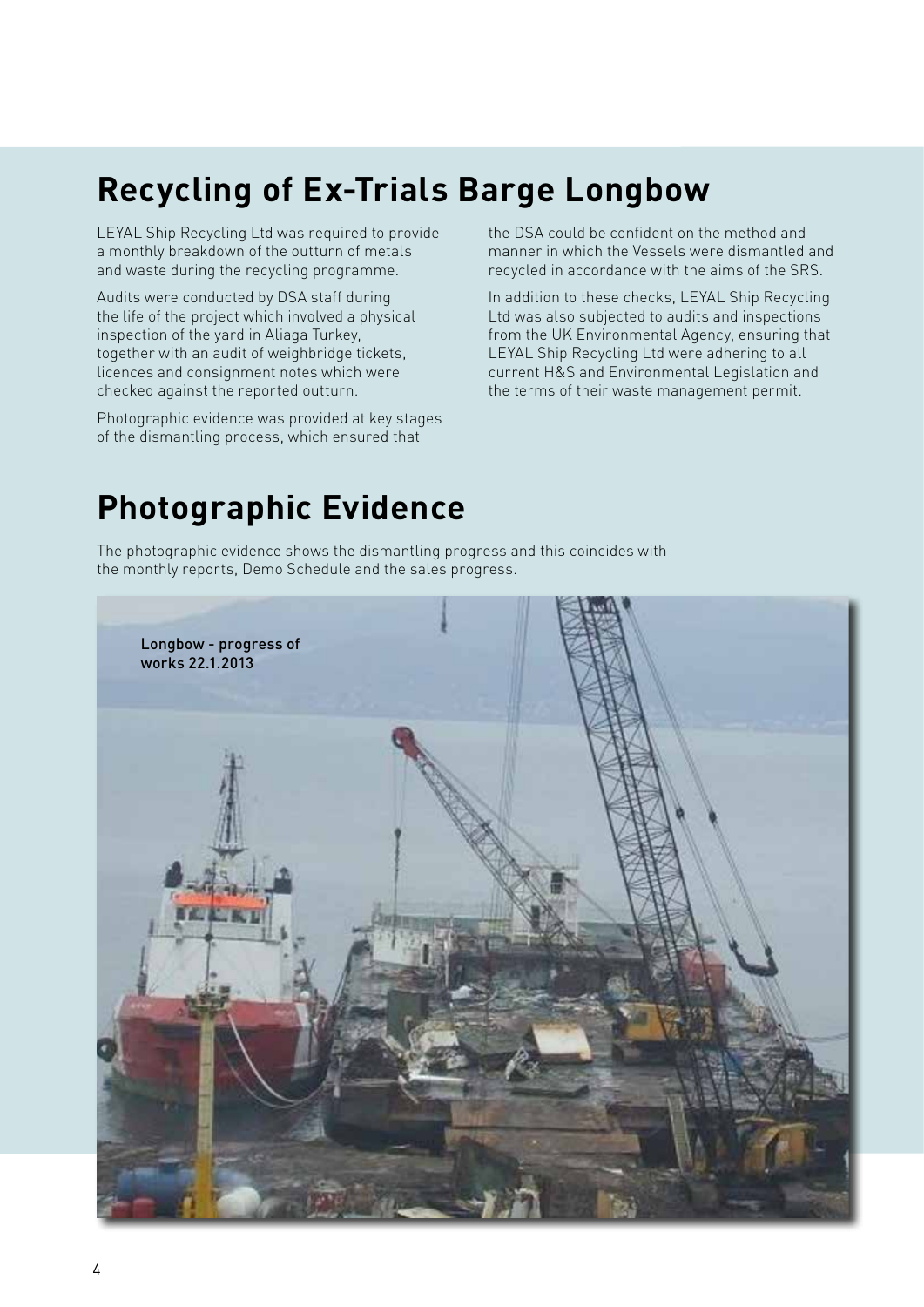#### Below

Longbow - progress of works 18.02.2013 Longbow partially dismantled with the radar/missile tower and upper decks already removed and recycled.



#### Below Longbow - progress of works 5.03.2013

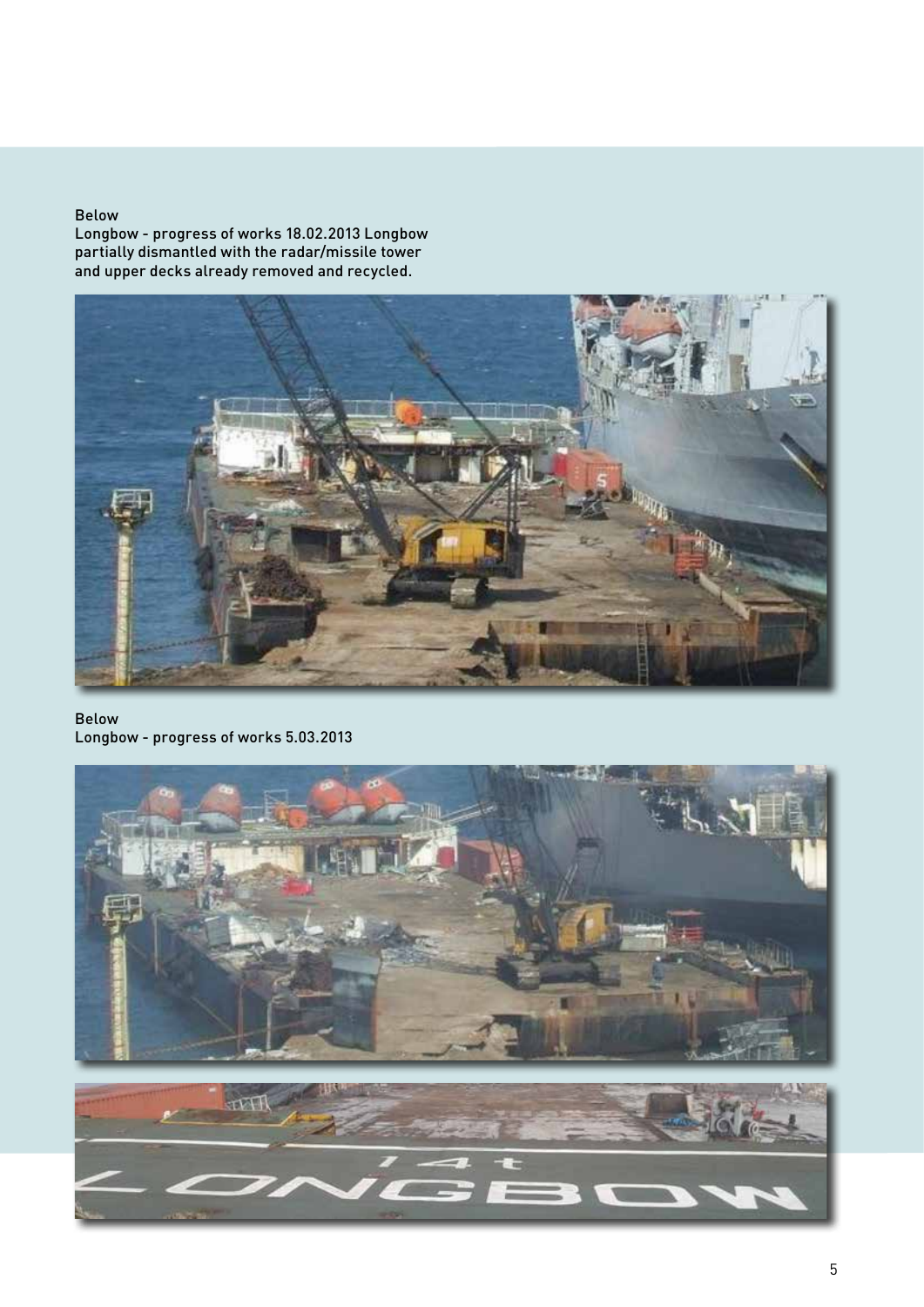# **Photographic Evidence**

Longbow-progress of works 10.06.2013 Just the main deck remains.

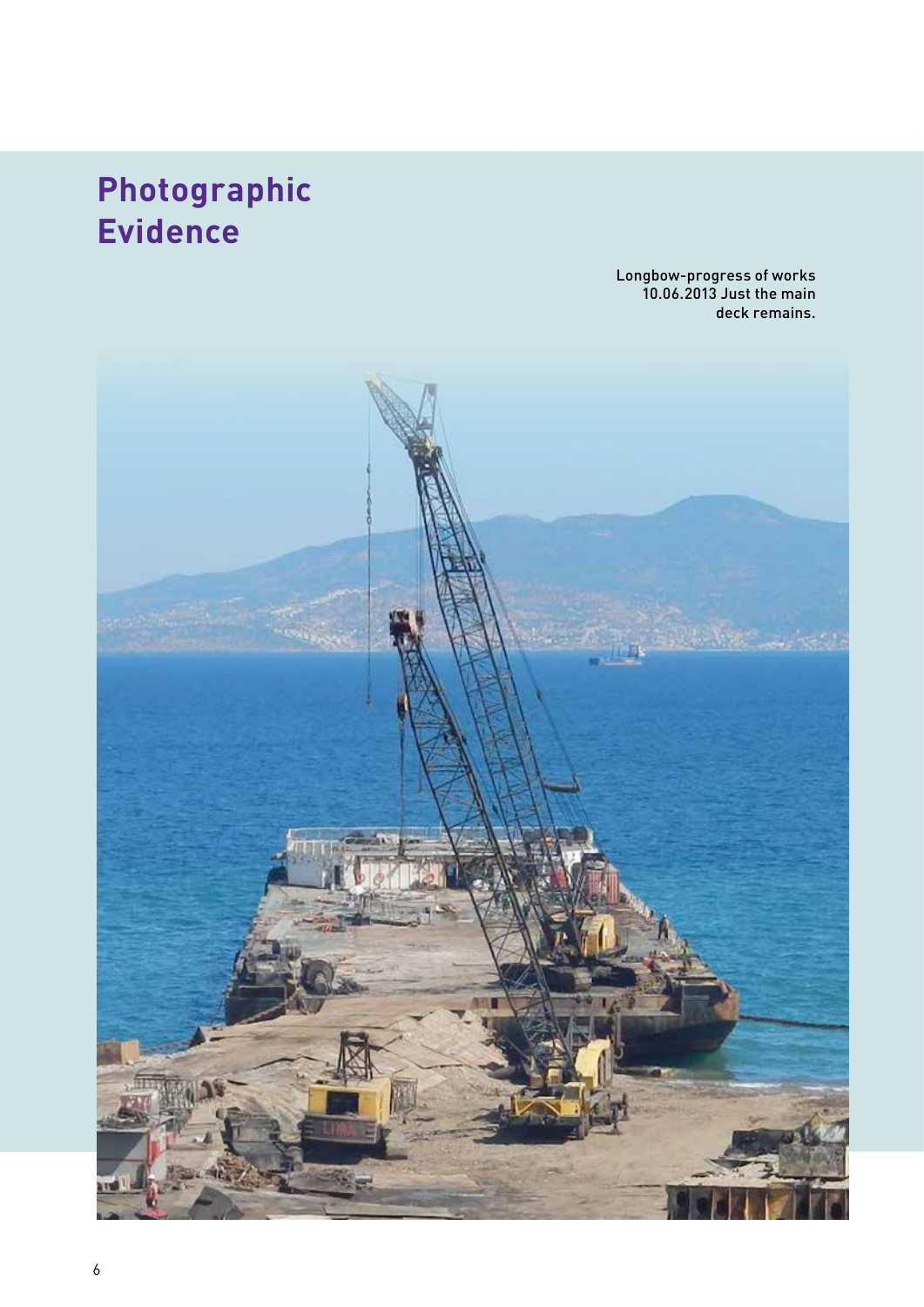

医单 STARTED



Longbow progress of works 26/12/2013

Longbow's stern, final stages of dismantling 09/01/2014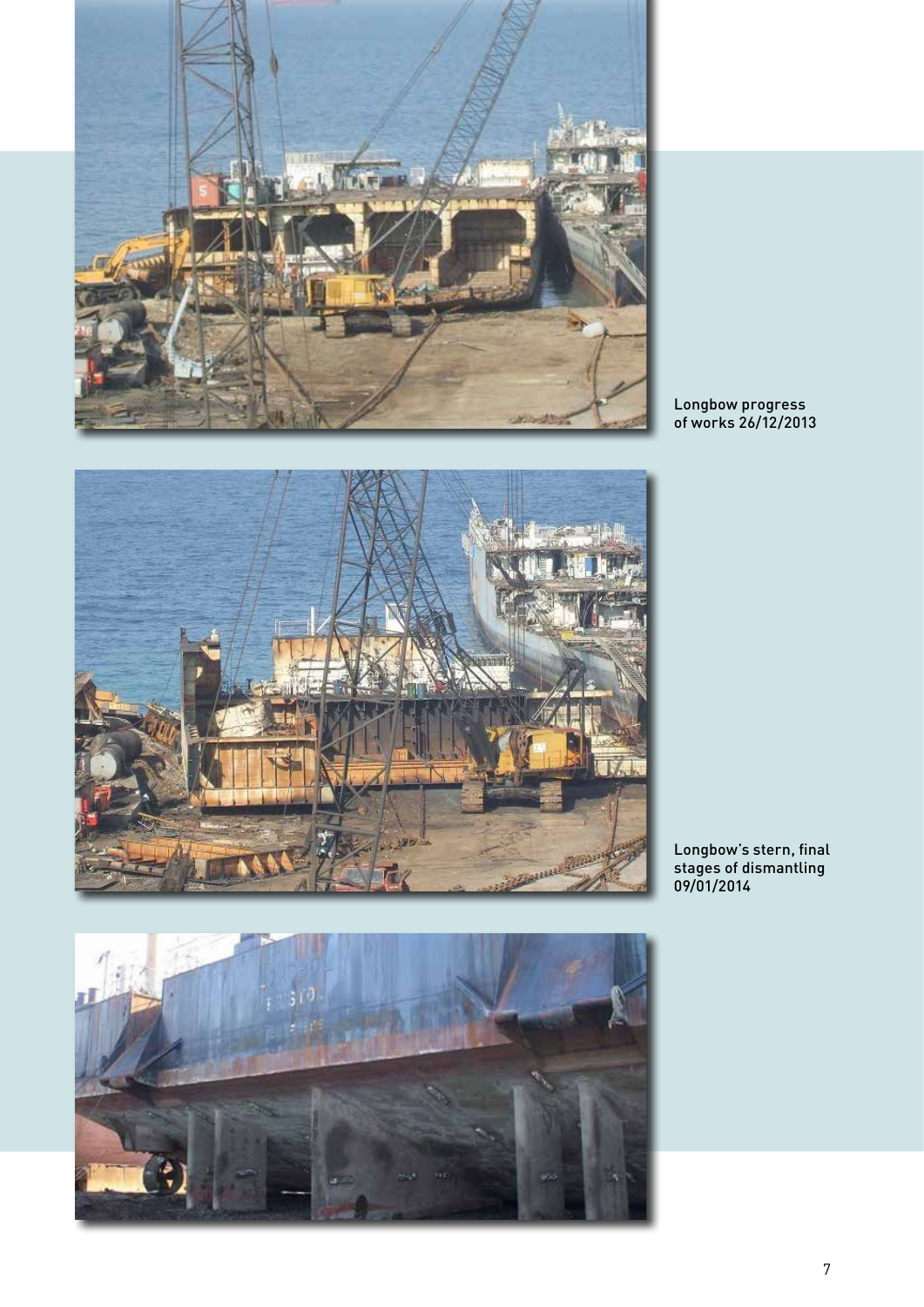# **Final Outturn**

At the start of the project DRSO produce an Inventory of Hazardous Materials (IHM), the purpose of this was to identify what hazards were contained in the vessel which is then compared with the final outturn figures reported to the DSA by LEYAL Ship Recycling.

A detailed outturn of materials (ferrous, non-ferrous, plastics, asbestos, oils etc) is recorded by the company and this information is communicated to the DSA on a monthly basis, with hard copies available for inspection during the regular visits by DSA personnel.

| (All figures in Tonnes) | Expected | Actual    | Destination   |
|-------------------------|----------|-----------|---------------|
| <b>Ferrous Metals</b>   | 4,000    | 4,007.560 | Recycled      |
| Non-Ferrous Metals      | 20       | 2.1       | Recycled      |
| Cables                  | 10       | 19.4      | Recycled      |
| Other Products          | 50       | 88.52     | Sale/Recycled |
| Waste                   | 30       | 93.22     | Disposed      |
| Total                   | 4,110    | 4,210.8   |               |

| <b>Final Destination</b> | Tonnes   | %age of Total |
|--------------------------|----------|---------------|
| Sold or Recycled         | 4,117.58 | 98%           |
| Disposed                 | 93.22    | 2%            |
| Totals                   | 4,210.8  | $100\%$       |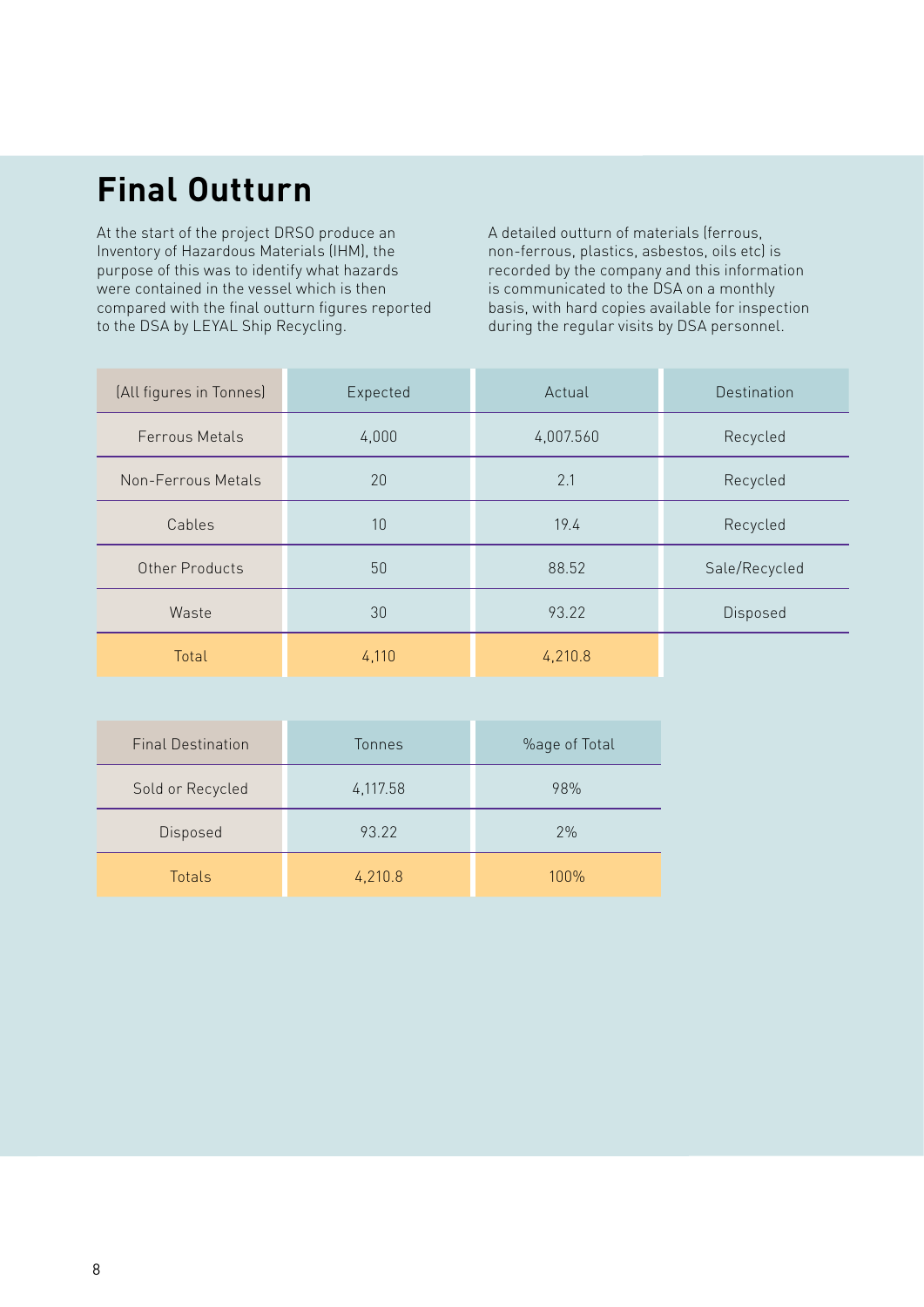# **Conclusion**

Barge Longbow was completely recycled on the 10th January 2014.

Barge Longbow is now the 18th Ex-MOD vessel successfully recycled which has complied with all international agreements and principles concerning environmentally sound management of waste.

Since 2008 LEYAL Ship Recycling has won 15 Recycling projects including Ex-HMS Invincible, Royal Fleet Auxiliary Tanker Ex-RFA Oakleaf, Ex-RFA Bayleaf and Six Type 42 Destroyers and Auxiliary Oil Replenishment Tanker Fort George.

The report will be sent out to senior internal stakeholders and a growing number of other foreign Governments as they view the UK MOD as the lead when it comes to recycling warships.

#### The report will be uploaded on to the DSA website

https://www.gov.uk/government/ organisations/ministry-of-defence/about/ procurement#disposals-services-authority

### Copyright:

The Photographs included in this publication are the property of the MOD and may only be distributed/communicated further following written consent.

The publication is distributed free of charge and made available to readers outside the MOD, including those in the defence industries. The editor takes care to ensure all material produced is accurate.